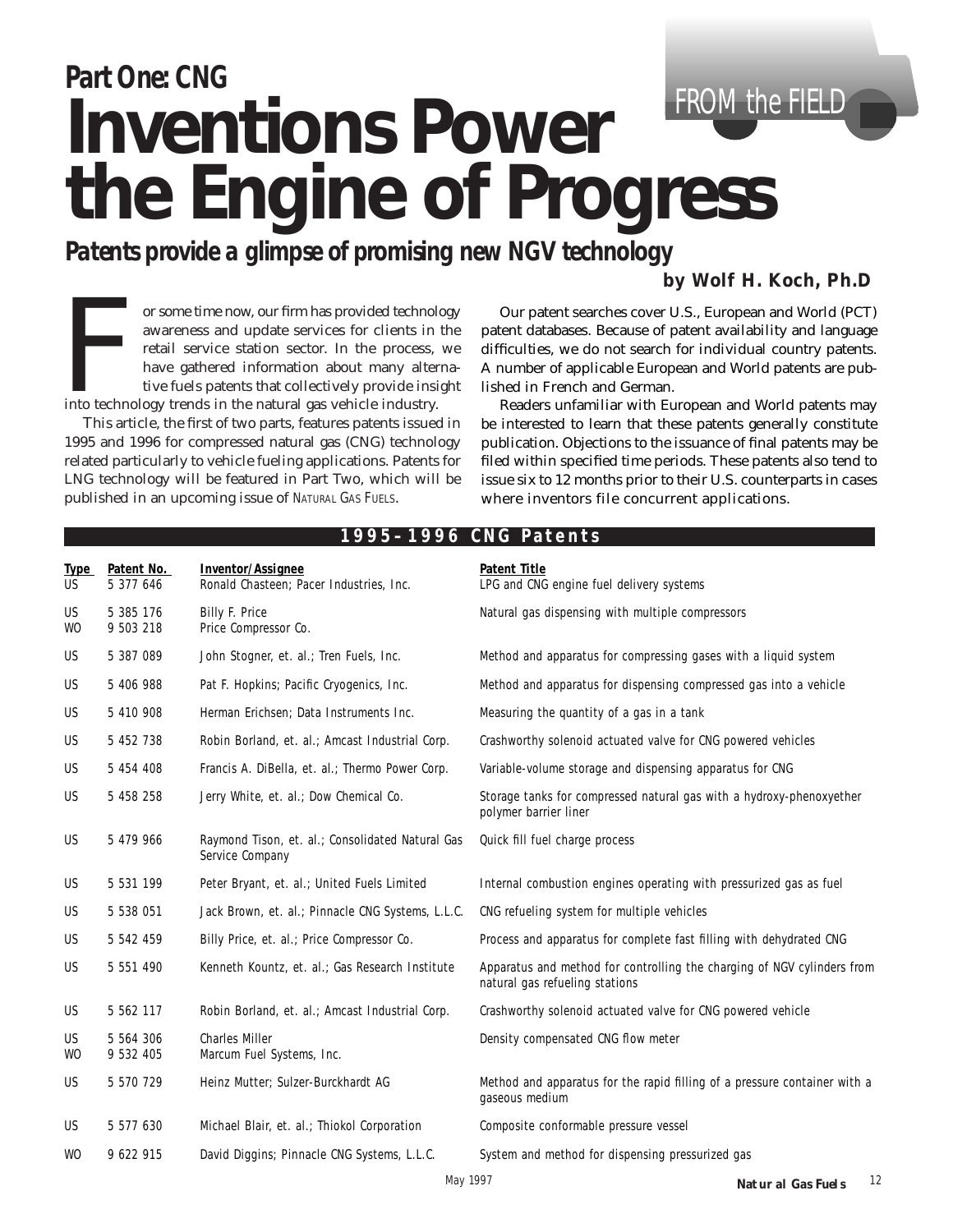

The **table** lists 20 patents issued during 1995-1996 on CNGrelated topics. Fourteen patents cover various aspects of CNG dispensing, while six relate to vehicle operations and equipment.

#### **CNG Dispensing**

As one might expect, by far the largest share of CNG patents relates to the dispensing process. A number of organizations have established a proprietary niche in protecting their approach to overcoming problems associated with temperature-compensated quick-fill CNG fueling systems. Others describe multi-compressor systems in order to increase the cost-effectiveness of compressor cycling.

Two patents by Stogner (US 5,387,089) and DiBella (US 5,454,408) describe hydraulic compression systems. The first uses only hydraulic ramps, while the second uses a direct-fill compressor augmented by cylinders containing hydraulic fluid or hydraulically driven pistons. This patent also covers an integrated system with a variable-volume vehicle tank. The DiBella patent is the result of studies by Brooklyn Union Gas1 and is shown in **Figure 1**.

The concept was taken a step further by W. Ticac, who proposed a mother-daughter system of CNG trailers operating with hydraulic ramps.2 The Gas Research Institute investigated a similar concept, using a booster pump to increase trailer utilization, rather than the hydraulic systems proposed $3$  in the patents.

Three methods of temperature-compensated quick-fills are described separately by Tison (US 5,479,966), Kountz (US 5,551,490) and Mutter (US 5,570,729). Another, Diggins (WO 96/22915), takes the concept a step further by instrumenting the vehicle tank for temperature, pressure and water volume, then connecting it to the onboard vehicle computer, which in turn is connected to the dispensing system computer via hard-wired or radio frequency connection. **Figure 2** describes the information flow for Diggins' invention.

Optimization of the compression process is the subject of five patents. Price (US 5,385,176; WO 95/03218; and US 5,542,459) describes compressor systems that employ additional compression stages or an additional single-stage compressor for topping off the storage cascade. He also integrates dehydration and gas cooling into the compressor train in order to deliver a maximum fill to the vehicle tank. Hopkins (US 5,406,988) uses multi-stage storage and a booster compressor for optimization.

Finally, Brown (US 5,538,051) maximizes compressor performance by optimizing suction pressure through a system of intermediate storage.

Three additional patents describe metering and measuring technology. Erichsen (US 5,410,908) protected a sensing circuit for measuring the amount of gas in a tank. Miller (US 5,564,306 and WO 95/32405) describes a density compensated mass flow meter that determines mass flows as a function of specific heat ratio.

#### **Vehicle Systems**

Vehicle system patents for 1995 and 1996 cover engine operation, safety and tanks. Chasteen (US 5,377,646) and Bryant (US 5,531,199) cover vehicle fuel systems and engine operations with fuels supplied under high pressure.

Borland (US 5,452,738 and 5,562,117) invented a vehicle tank solenoid valve that shuts off fuel supply in the event of a catastrophic failure, such as in a crash. White (US 5,458,258) developed a polymer barrier lining for CNG tanks.

Composite conformable vehicle tanks are the subject of a patent by Blair (US 5,577,630), who has maximized available space utilization by using non-circular cylinders for vehicle tank systems, as shown in **Figure 3.**